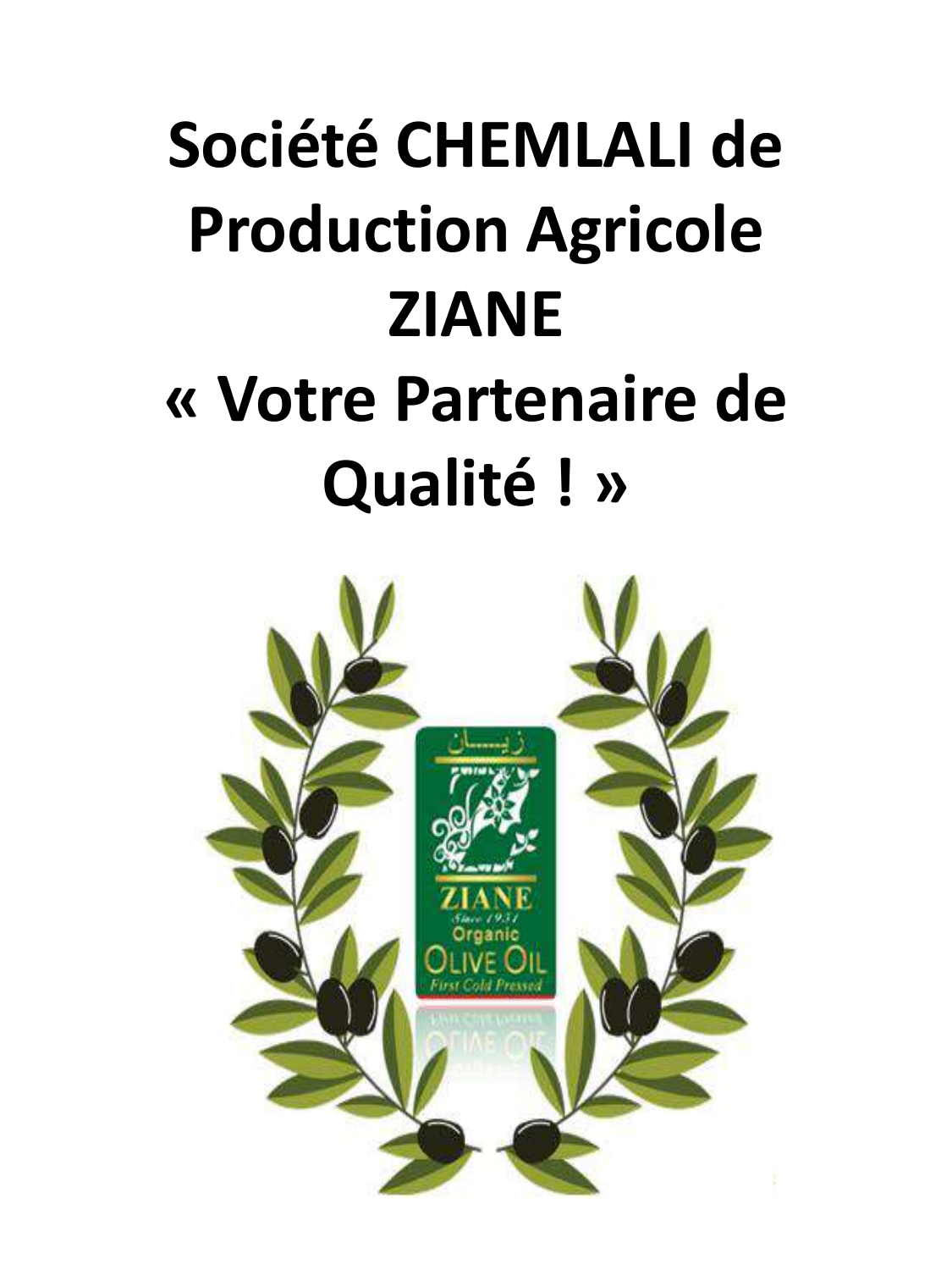

## **Fiche technique Huile d'Olive ZIANE Extra-Vierge**

*Designation:* ZIANE Oil

## *Description:*

Extra Virgin Olive Oil, without additives and without the addition of other oil, extracted by a mechanical process, it does not undergo either chemical treatment or refining.

# *Ingredient:*

100% olives of the Chemlali Zarzis variety or Zalmati from the domain "MILADI".

### *Traceability:*

Olives from the MILADI estate plots or from farmers' plots.

# *packing :*

Harvesting is done manually while allowing the preservation of the quality of product and safety of the olive tree, between October and January. Ideally, olives should be picked when they are still green. The oil will thus keep all its aromatic power. The olive harvest is done during the day: once harvested, they are transported and pressed immediately. They will thus keep all their freshness.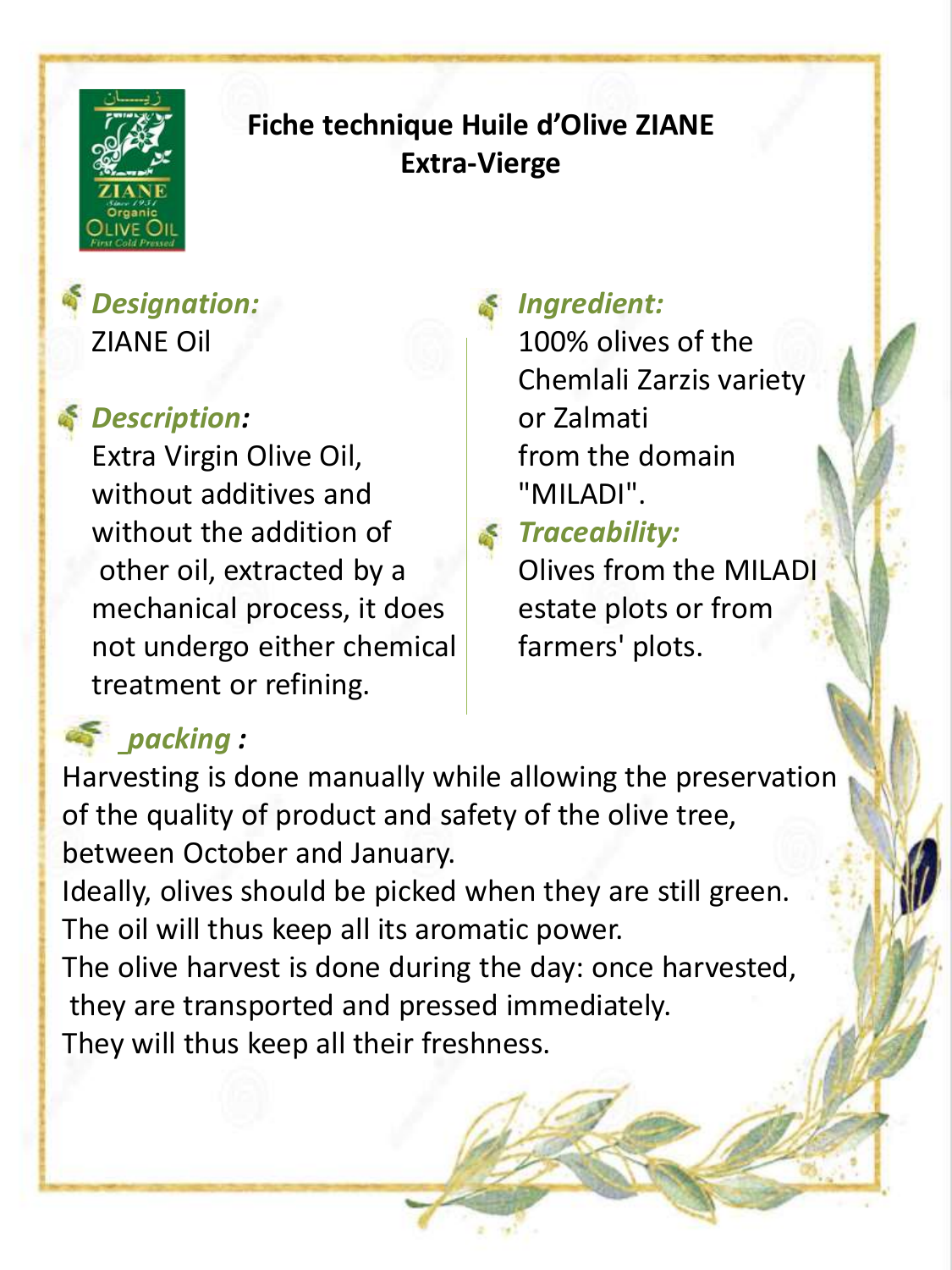#### *Manufacturing process*

## *Delivery and weighing: Leaf removal:*

This is a necessary step for the reason the leaves give a bitter taste to olive oil and enriches it with chlorophyll which is a negative for the quality.

#### *Extraction*

The extraction is done in the modern oil mill at the conventional production unit of the company

Chemlali, The olives are pressed mechanically by the machine,continuous chain: Sorting -leaf stripping cleaning -grinding -kneading -solid liquid separation liquid separation liquid settling.In addition, the storage tanks must be made of stainless steel and placed in order to preserve the oil without risk of deterioration of its quality.

# *Conditioning*

Bottling is done by the packaging unit of the Chemlali Company of Agricultural production in glass bottles opaque Dorica guaranteeing good conservation protecting the oil as much as possible from light, one of its main enemies. This is in particular its content in chlorophyll which makes it particularly sensitive to photo-oxidation. The stained glass bottle turns out be the best solution, and its

must to be kept in a place away from the light. Other packagings are available: Food-grade plastic cans as well as cans metallic food.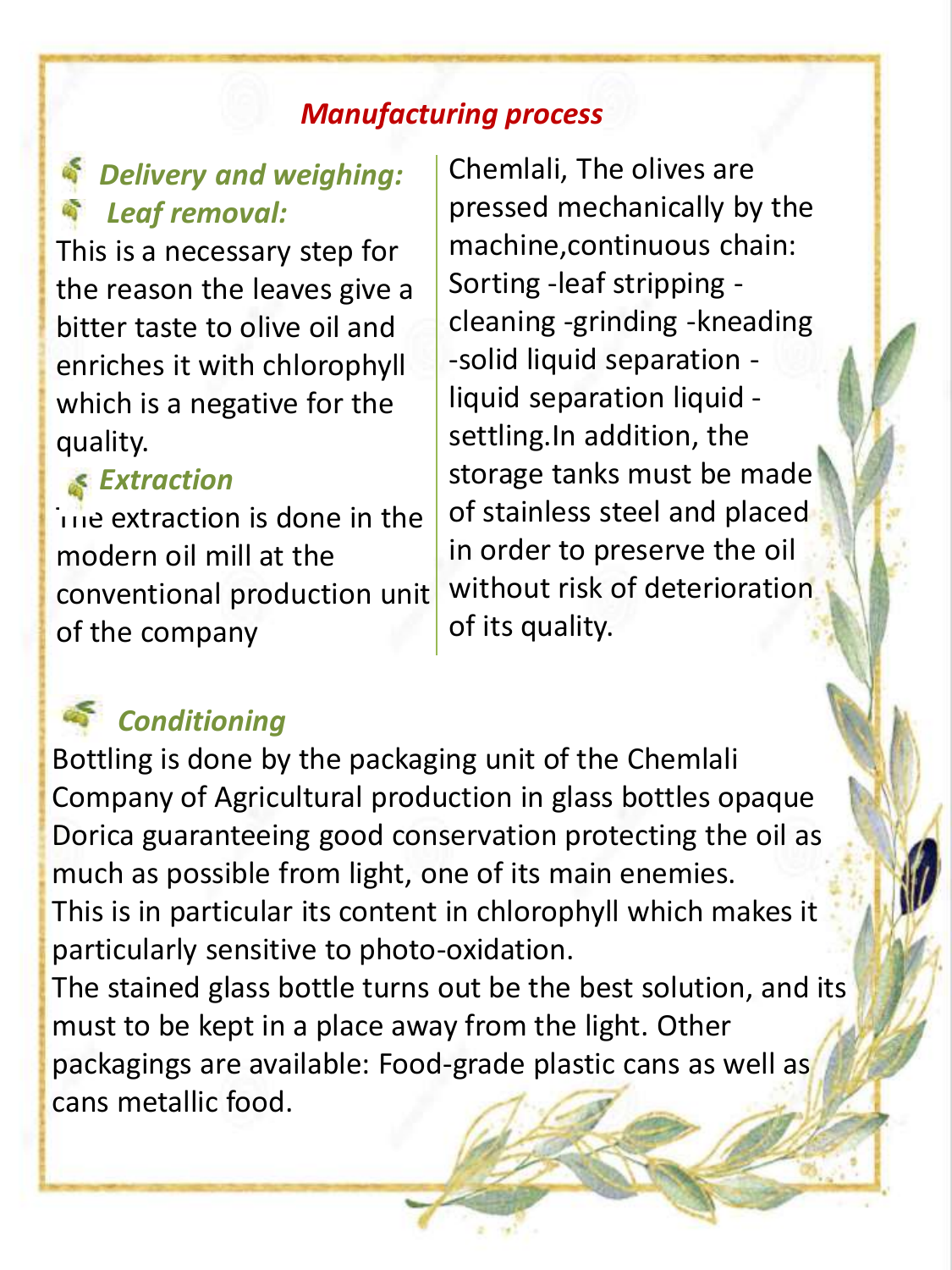*Caractéristiques Analytiques :*  **Acidité [0.2%-0.8%] Indice de péroxyde : <20 meqO2 /Kg** *Coefficients d'extection spécifique*  **K232 : [1.9-2.50] K270: [0.10-0.22]**  *Composition en acide gras*  \* **Acide gras saturés : A.palmitique C16 :0 = [18.8% - 20%] A.Stéarique C18 : 0 = [2.23% - 5] Acide gras monoinsaturés : A.oléique : C18 : 1 (Oméga 9) = [55.05% - 70%] Acide gras essentielle polyinsaturés : A.Linoléique C18 : 2 = [18% - 21%] A.Linolénique C18 : 3 = [0.5% - 1%]**

## *Tasting:*

The olive oil from the MILADI oil mill is colored shiny golden yellow with silky greenish reflections. It's a sweet and harmonious oil, made from Chemlali olives and Zalmati which give at the beginning of maturity an oil fruity, slightly bitter and slightly spicy with an aroma of fresh grass. At full maturity, the oil becomes sweeter, with a less fruity taste. This oil gives a pleasant sensation in the mouth, very rich in vitamin E and polyphenols*.*